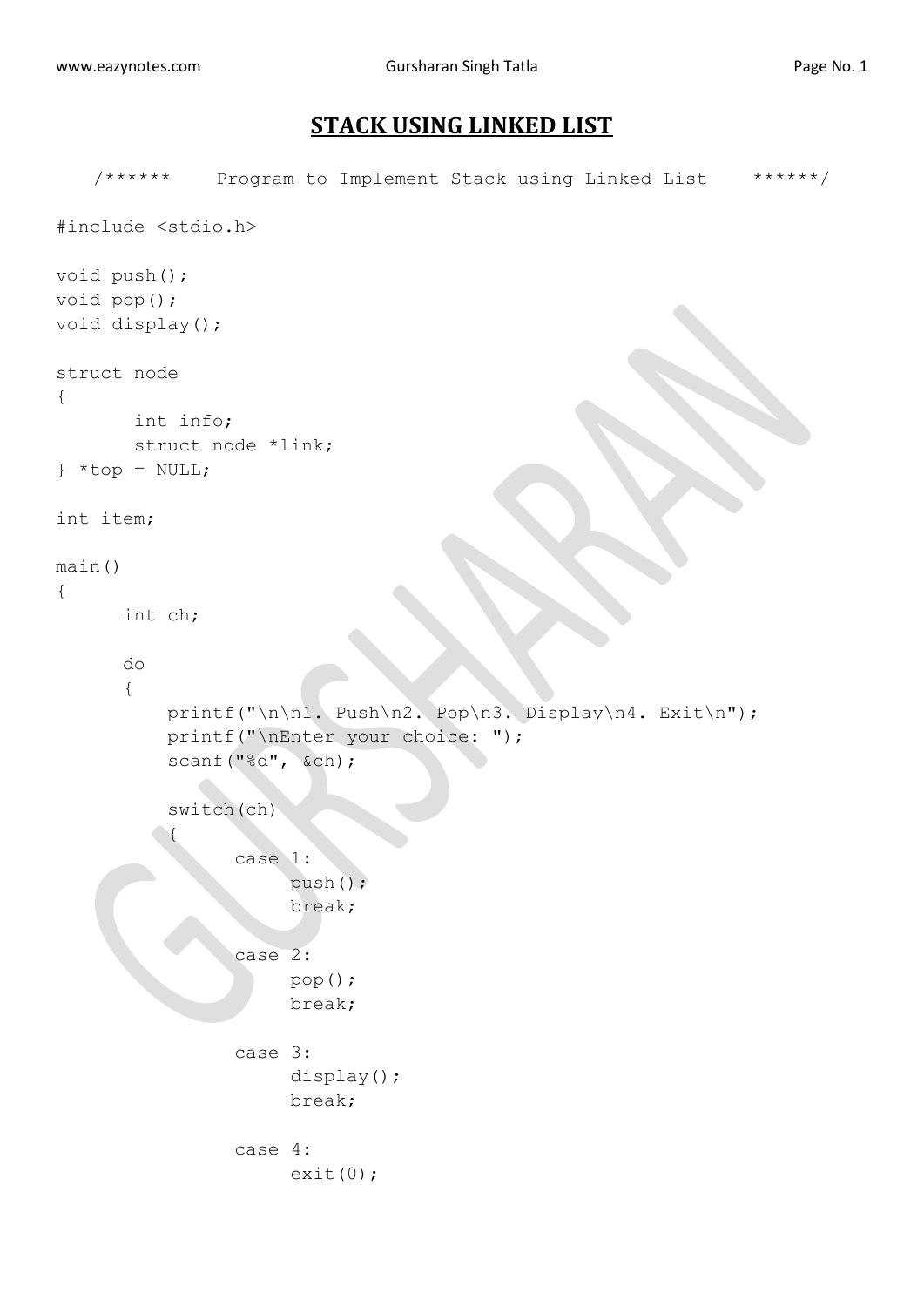```
 default:
                      printf("Invalid choice. Please try again.\n");
 }
      } while(1);
       getch();
}
void push()
{
      struct node *ptr;
      printf("\n\nEnter ITEM: ");
     scanf("%d", &item);
     if (top == NULL)
      {
              top = (struct node *)malloc(sizeof(struct node));
             top->info = item;top->link = NULL; }
      else
      {
              ptr = top;
              top = (struct node *)malloc(sizeof(struct node));
             top->info = item; top->link = ptr;
      }
      printf("\nItem inserted: %d\n", item);
}
void pop()
{
      struct node *ptr;
     if (top == NULL) printf("\n\nStack is empty\n");
      else 
      {
              ptr = top;
             item = top->info;top = top->link; free(ptr);
              printf("\n\nItem deleted: %d", item);
      }
}
```